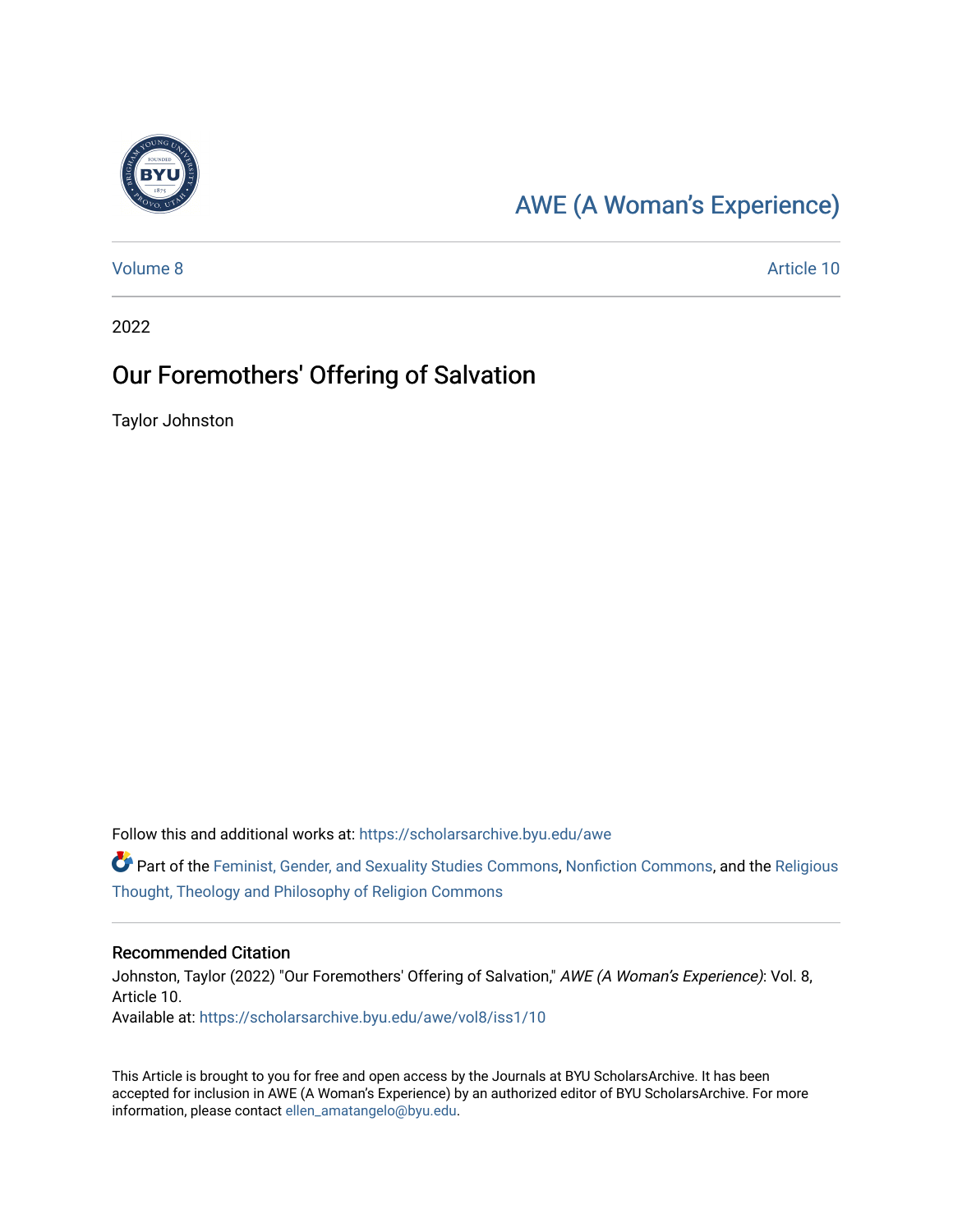# Our Foremothers' Offering of Salvation

THE FIRST TIME I SAW A FULL-BODY SHOT OF my Cook Islander grandmother. It was like looking in a mirror.<br>Although I had never met her, she seemed familiar. She had the same broad shoulders, the same cheek-bone structure, th my Cook Islander grandmother. It was like looking in a mirror. Although I had never met her, she seemed familiar. She had the same broad shoulders, the same cheek-bone structure, the same long limbs, the same delicate fingers, the same squinty eyes, and the same confused facial expression as I do. As I've contemplated this experience and returned to the photograph over and over again, I am always empowered with the thought, "I was made in her image." But if I was made in her image, how then am I made in the image of God? Am I made in the image of God? In this paper, I will address this question by comparing Patricia L. Hunter and Ivone Gebara's writings, as they discuss the nature of self, sin, and redemption. Although they differ, I hope to reveal a connection between Hunter's focus on developing the self and Gebara's emphasis on community by establishing salvation as a simultaneously personal and communal experience.

Patricia Hunter, a womanist theologian, challenges the commonly held perception that God is white and male. She seeks to answer: *how is a black woman to believe she is godlike, when she is neither white or male*? For black women to overcome these insecurities, Hunter suggests a need to reimage God.<sup>1</sup> As a Polynesian woman, how then do I reimage God in order to believe I am godlike without projecting my own ideals onto Him? I believe the answer lies in turning to the past for a tangible model of what is good, just as I did with my grandmother. We experience salvation of the self when we come to know who our ancestors are as products of the past. Such self-discovery places us in a communal and interdependent relationship with our foreparents as we seek salvation in the present and future. To conceptualize salvation as an offering from the past, I will

1 Patricia L. Hunter, *Women's Power–Women's Passion*, (New York, Orbis Books, 1993), 191.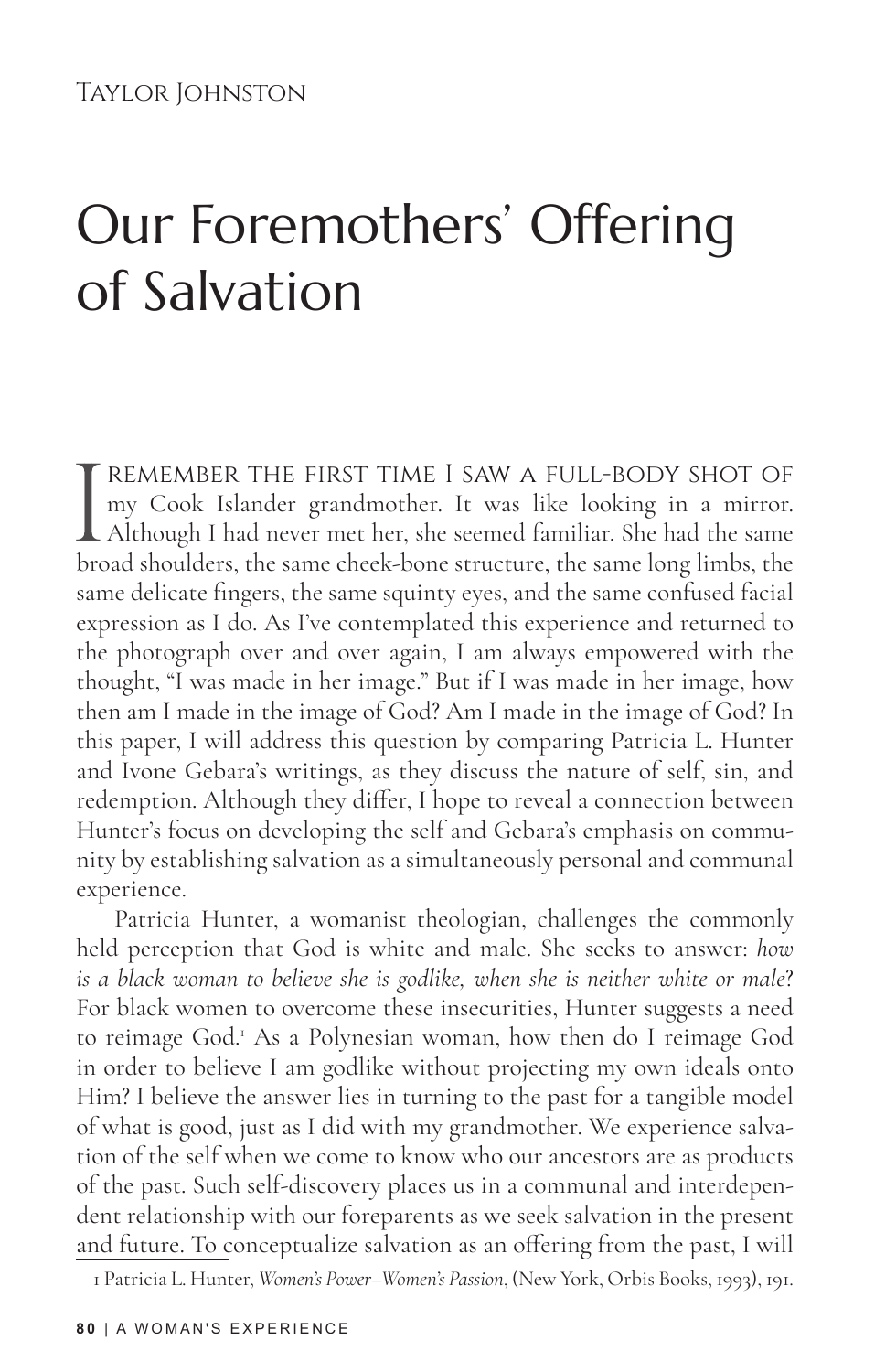compare Hunter and Gebara's commentaries on oppressive interpretations of doctrine and their suggestions for empowering women.

Both Hunter and Gebara object to how women have been disempowered by oppressive interpretations of doctrine but their objection varies in practice. Hunter focuses on unraveling the deficiency in perpetuated beliefs surrounding the nature of God, which prompts her to take a more individualistic approach to empowering women. Gebara, on the other hand, reconceptualizes suffering and salvation as communal experience, which causes her solutions to be community focused.

Women have been defined as antithetical to godliness. This is evident in both Hunter and Gebara's writings, but they observe this antithetical relationship between women and the divine from two different doctrinal perspectives. Hunter focuses on the nature of God; Gebara focuses on suffering and salvation. As previously mentioned, Hunter evaluates the assumption that God is white and male. To characterize God as white and male means defining black women as the opposite of the image of God. This characterization of God causes black women to deny the truth that they are created in the image of God. As a result, black women deny themselves the opportunity to come to know themselves completely and as Godlike which further denies such privilege to other women of color. In turn, black women sin as they attempt to "[remake themselves] into someone else's image."2 These perceived offenses against God are a product of the perpetuation of a white, male model of God, a model that has legitimized white, male domination over black women.3

Gebara observes a similar legitimation of female subordination but focuses on the reality that women's suffering has been devalued and silenced.4 This has led to the exclusion of women's suffering as a symbol of salvation and has characterized women as cursed and evil. In turn, women have been disassociated from godliness. This is evident in audience reactions to Edwina Sandy's "Christas" sculpture which depicted the crucifixion of a woman. Instead of acknowledging the artwork's religious value, the audience objectified the female body by deeming the work pornographic.5 This disassociation is a product of the glorification of male suffering, modeled by Christ's crucifixion "as the only way to salvation."6 Women are then disempowered, confined to a life of suffering and remorseful obedience as they await salvation in the afterlife. As a

<sup>2</sup> Hunter, *Women's Power–Women's Passion*, 194.

<sup>3</sup> Ibid., 190–191, 194–195.

<sup>4</sup> Ivone Gebara, *Women's Experience of Salvation*, (Minneapolis, Fortress Press, 2002), 111.

<sup>5</sup> Gebara, *Women's Experience of Salvation*, 117.

<sup>6</sup> Ibid., 118.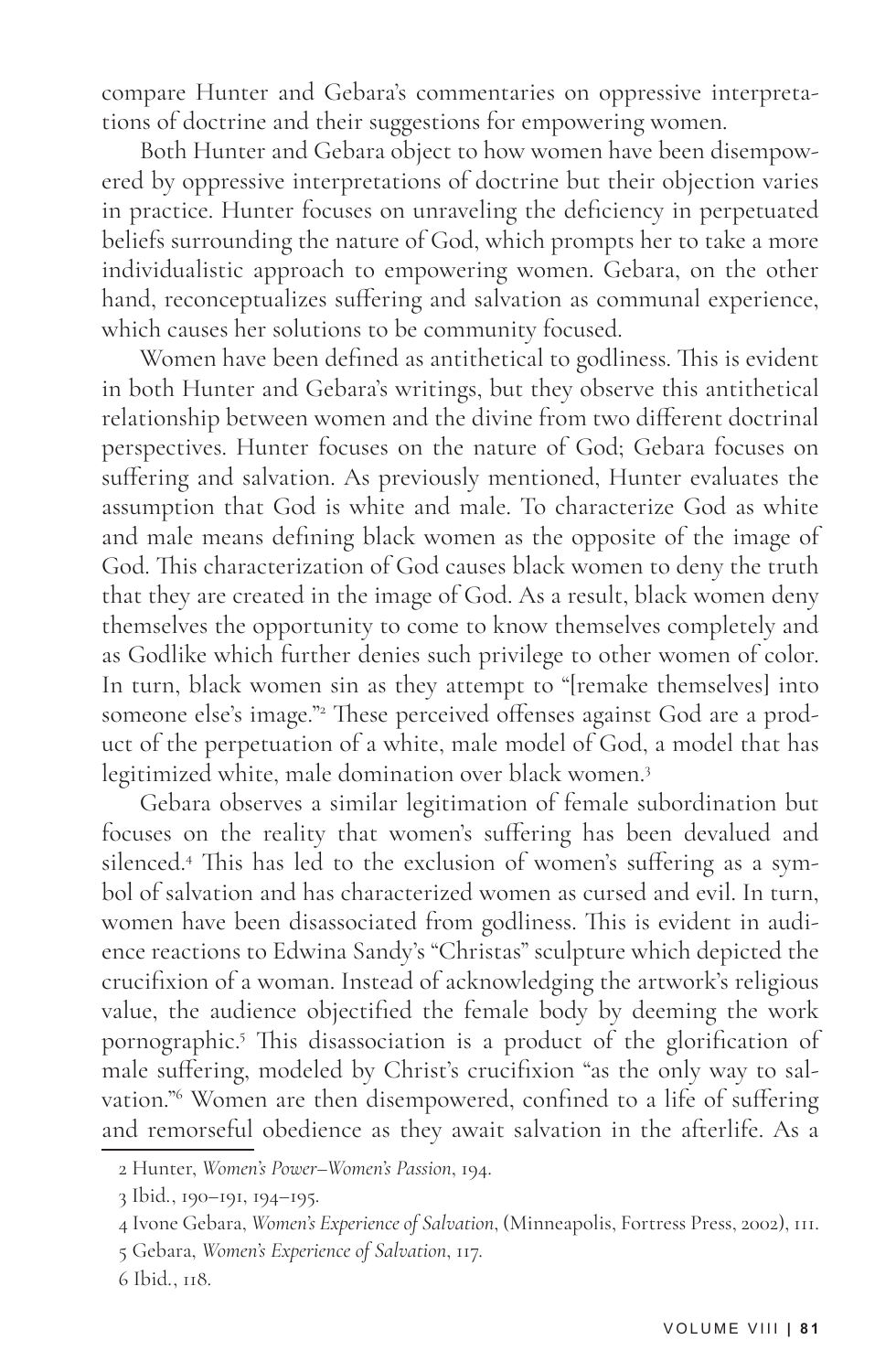result, religious institutions disempower women by labeling them as subordinates who are guilty and spiritually in debt. Meanwhile, these same institutions avoid accountability for their own sins of oppression.7

Just as Hunter and Gebara focus on two different doctrinal issues, they provide varying solutions in the quest to empower women. Hunter suggests a reimagining of God and proposes that black women must "[claim] their divine privilege to be who God has created them to be."<sup>8</sup> To claim such privilege, black women must find personal passion and power as they strive to live "whole and healthy lives."9 Finding their passion involves seeking to know and celebrate the self completely, "psychologically, physically, spiritually and sexually."10 Black women must come to know for themselves that "they are wonderfully made [in the image of God] $\mathrm{m}$  if they are to find their voice, passion, and value within their Christian communities.

Alternatively, Gebara calls communities to realize the "relatedness"<sup>12</sup> between men, women, and the nonhuman. She builds upon the premise that suffering can be a shared experience and does not need to be borne in isolation. Salvation can be experienced in the present as well as in the future and is not reserved for the privileged.<sup>13</sup> To demonstrate, she breaks down the example of Christ's crucifixion claiming that "His cross does not stand alone"14 but was borne in solidarity with the community. Gebara decentralizes and humanizes the symbol of the cross,<sup>15</sup> and normalizes salvation as daily power.<sup>16</sup> She asserts that men and women are responsible for the actualization of such salvation. She utilizes this concept as a framework to understand the relationship between sin and suffering as she observes that, "women's sins are connected with men's excesses and that men's sins are connected with what women lack."17 By recognising the relatedness of all things, Gebara denounces a hierarchical, androcentric, and dualistic experience of mortality and promotes justice for all.

11 Ibid., 194.

14 Ibid., 115.

17 Ibid., 143.

<sup>7</sup> Ibid., 117, 113.

<sup>8</sup> Hunter, *Women's Power–Women's Passion*, 191.

<sup>9</sup> Ibid., 195.

<sup>10</sup> Ibid., 192.

<sup>12</sup> Gebara, *Women's Experience of Salvation*, 132.

<sup>13</sup> Gebara, *Women's Experience of Salvation*, 113–114, 123.

<sup>15</sup> Ibid.,115.

<sup>16</sup> Ibid., 122.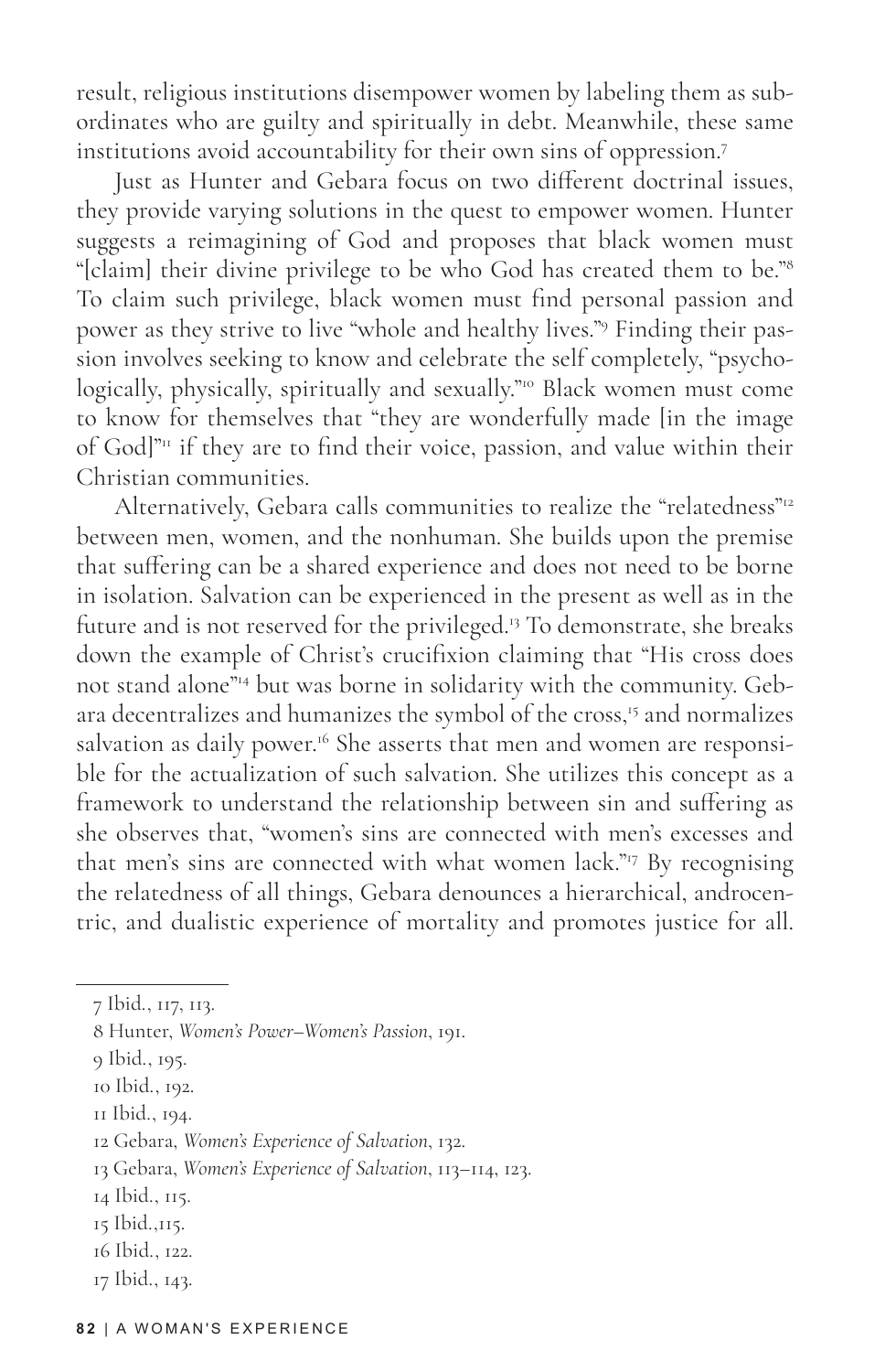Salvation is no longer exclusive to a superior group but is offered to and experienced by all.<sup>18</sup>

Despite Hunter and Gebara providing insight into the oppressive regimes of religious institutions, both theologians limit their solutions to being either individualistic or communal in nature and neglect to present how the self and community are inherently connected in the redemptive process. Hunter, I believe, focuses too much on the self as she states, "The power we experience begins internally and then enables us to influence our surrounds."19 Hunter's egocentric view of empowering women for the community's benefit neglects to explore how the self is a product of the community. She does allude to some form of community with the past suggesting that, "Our passion is born of our mothers."<sup>20</sup> She then diminishes this connection as merely a source of inspiration in the self-discovery journey. She disregards the reality that the self's corporal being is a product of the self's ancestors. Gebara's transcendent theory of relatedness and salvation provides a potential avenue for Hunter to intensify the connection between the self and the community. However, even Gebara limits the experience of salvation to the present and future, disregarding the relatedness of the past, present, and future in shaping the community. By bringing the two theologians together, I propose a reading of the self to be a product of a community from the past.

In the process of self-discovery, as promoted by Hunter, an individual is opened to a community from the past. The individual can become aware of Gebara's concept of relatedness which is formed between the living and the dead, the past and the present. The dead live on in the living with the living existing because of the dead. This is manifest in the physical and metaphysical bodies of the self in which attributes inherited from ancestors are imprinted upon the self. The past is present in the corporal being of the self. This realization empowers the individual to recognize that their value and goodness has been inherited from their past. It empowers the individual to no longer sin as they attempt to remake themselves in the image of another, to embrace the physical and metaphysical attributes they already possess, and to recognize their value in greater society and in God's kingdom.

In returning to the photograph of my grandmother, I can focus on the truth, "I am created in her image" ("her" being my foremothers) rather than focusing on the ambiguous idea that "I am created in His image." I can then acknowledge that "God has not made a mistake in creating me of

<sup>18</sup> Ibid., 143.

<sup>19</sup> Hunter, *Women's Power–Women's Passion*, 192. 20 Ibid., 192.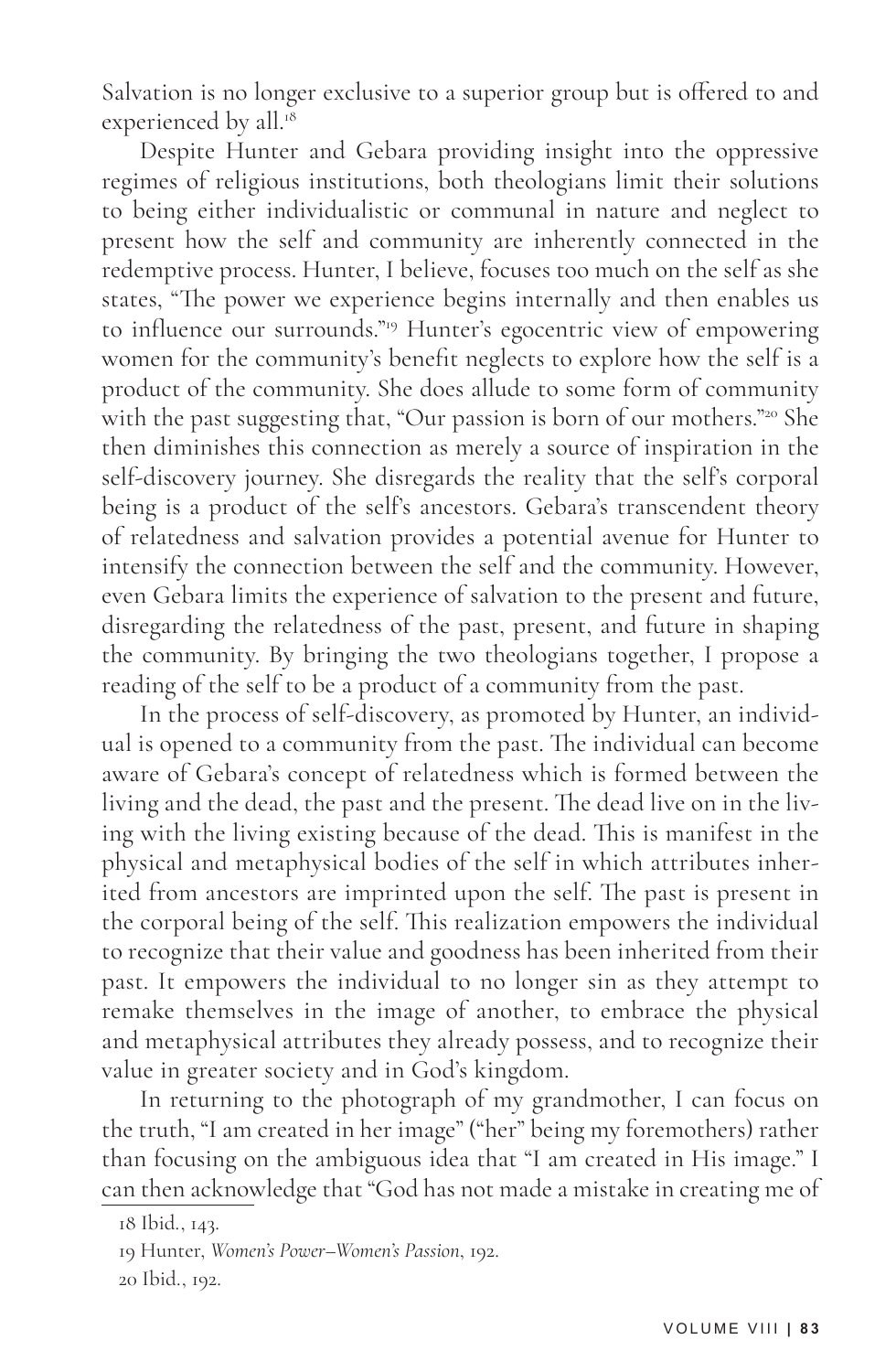Polynesian descent," and that I am good and deserving of God's grace. By refocusing the image of God to be a model of my past, I come to see that salvation is not exclusively offered to me by God but that He offers salvation in union with my foremothers. Salvation then becomes a product of the past. *Salvation is born of our mothers*.